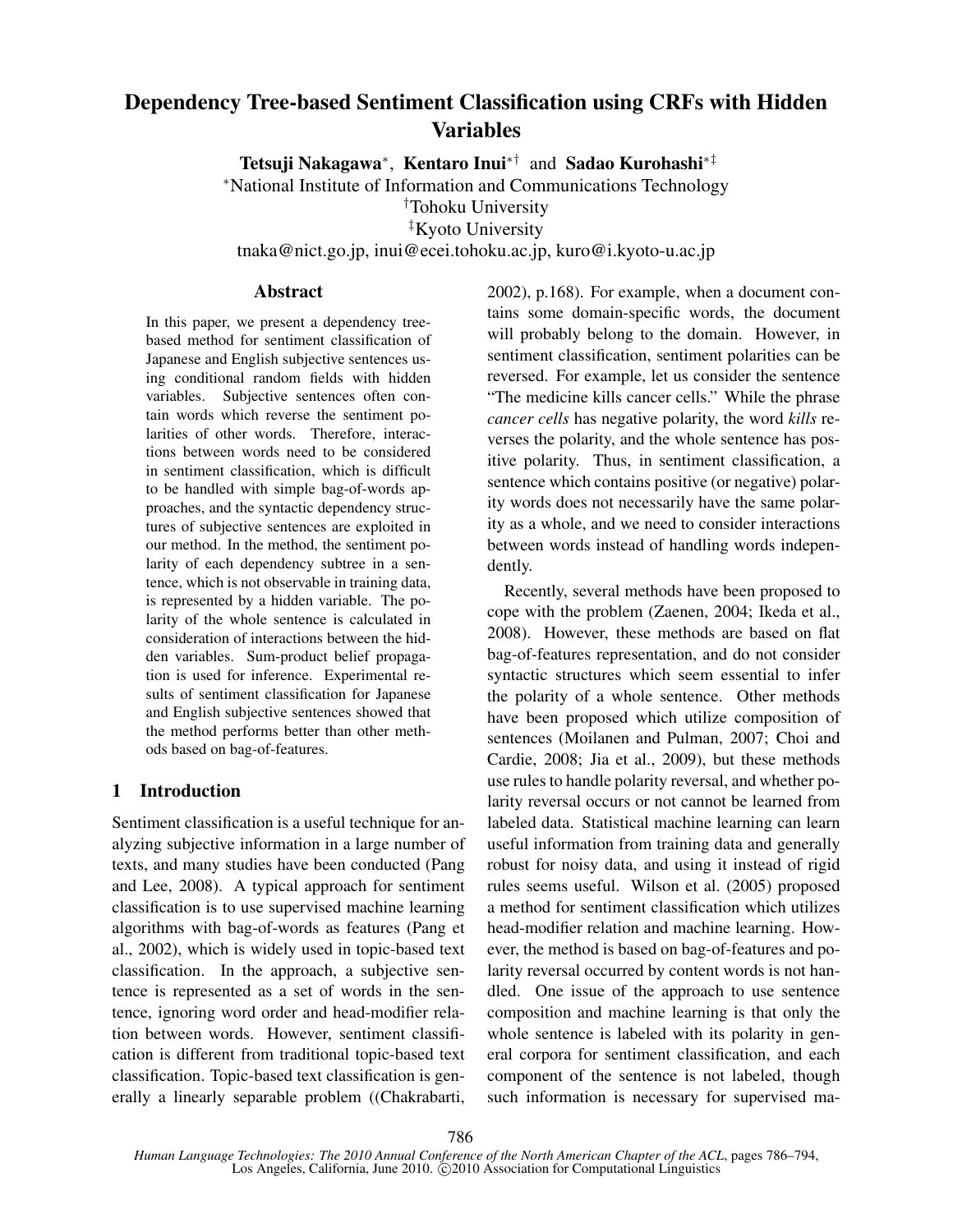Whole Dependency Tree



Polarities of Dependency Subtrees



Figure 1: Polarities of Dependency Subtrees

chine learning to infer the sentence polarity from its components.

In this paper, we propose a dependency tree-based method for Japanese and English sentiment classification using conditional random fields (CRFs) with hidden variables. In the method, the sentiment polarity of each dependency subtree, which is not observable in training data, is represented by a hidden variable. The polarity of the whole sentence is calculated in consideration of interactions between the hidden variables.

The rest of this paper is organized as follows: Section 2 describes a dependency tree-based method for sentiment classification using CRFs with hidden variables, and Section 3 shows experimental results on Japanese and English corpora. Section 4 discusses related work, and Section 5 gives conclusions.

# 2 Dependency Tree-based Sentiment Classification using CRFs with Hidden Variables

In this study, we handle a task to classify the polarities (positive or negative) of given subjective sentences. In the rest of this section, we describe a probabilistic model for sentiment classification based on dependency trees, methods for inference and parameter estimation, and features we use.

### 2.1 A Probabilistic Model based on Dependency Trees

Let us consider the subjective sentence "It prevents cancer and heart disease." In the sentence, *cancer* and *heart disease* have themselves negative polari-



Figure 2: Probabilistic Model based on Dependency Tree



Figure 3: Factor Graph

ties. However, the polarities are reversed by modifying the word *prevents*, and the dependency subtree "prevents cancer and heart disease" has positive polarity. As a result, the whole dependency tree "It prevents cancer and heart disease." has positive polarity (Figure 1). In such a way, we can consider the sentiment polarity for each dependency subtree of a subjective sentence. Note that we use phrases as a basic unit instead of words in this study, because phrases are useful as a meaningful unit for sentiment classification<sup>1</sup> . In this paper, a *dependency subtree* means the subtree of a dependency tree whose root node is one of the phrases in the sentence.

We use a probabilistic model as shown in Figure 2. We consider that each phrase in the subjective sentence has a random variable (indicated by a circle in Figure 2). The random variable represents the polarity of the dependency subtree whose root node is the corresponding phrase. Two random variables are dependent (indicated by an edge in Figure 2) if their corresponding phrases have head-modifier relation in the dependency tree. The node denoted as *<root>* in Figure 2 indicates a virtual phrase which represents the root node of the sentence, and we regard that the random variable of the root node is the polarity of the whole sentence. In usual annotated corpora for sentiment classification, only each sentence is labeled with its polarity, and each phrase (dependency subtree) is not labeled, so all the random variables except the one for the root node are

<sup>&</sup>lt;sup>1</sup> From an empirical view, in our preliminary experiments with the proposed method, phrase-based processing performed better than word-based processing in accuracy and in computational efficiency.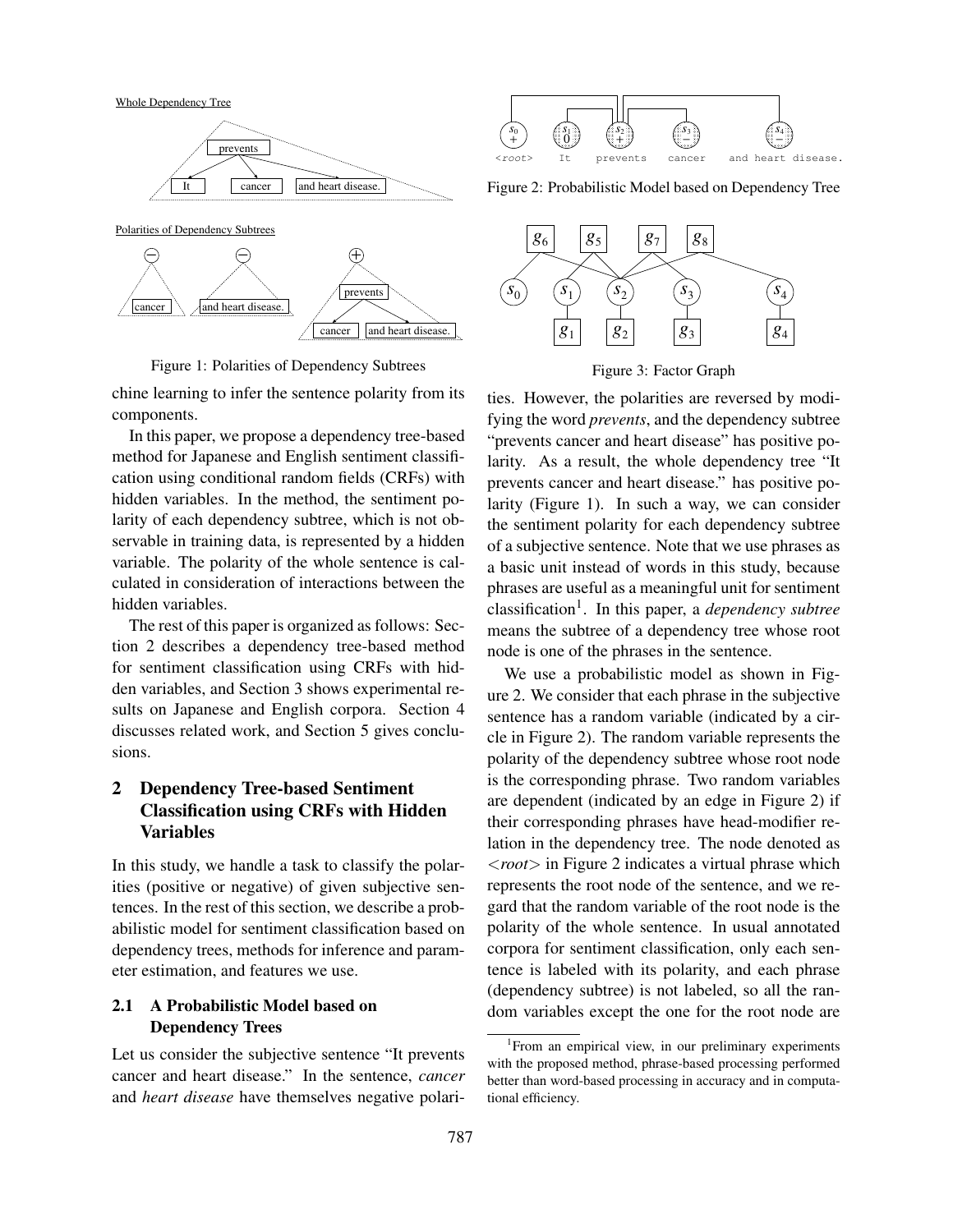hidden variables that cannot be observed in labeled data (indicated by gray circles in Figure 2). With such a probabilistic model, it is possible to utilize properties such that phrases which contain positive (or negative) words tend to have positive (negative) polarities, and two phrases with head-modifier relation tend to have opposite polarities if the head contains a word which reverses sentiment polarity.

Next, we define the probabilistic model as shown in Figure 2 in detail. Let *n* denote the number of phrases in a subjective sentence,  $w_i$  the *i*-th phrase, and  $h_i$  the head index of the *i*-th phrase. Let  $s_i$  denote the random variable which represents the polarity of the dependency subtree whose root is the *i*-th phrase ( $s_i \in \{+1, -1\}$ ), and let *p* denote the polarity of the whole sentence ( $p \in \{+1, -1\}$ ). We regard the 0-th phrase as a virtual phrase which represents the root of the sentence. **w***,* **h***,* **s** respectively denote the sequence of  $w_i$ ,  $h_i$ ,  $s_i$ .

$$
\mathbf{w} = w_1 \cdots w_n, \quad \mathbf{h} = h_1 \cdots h_n, \quad \mathbf{s} = s_0 \cdots s_n,
$$
  

$$
p = s_0.
$$

For the example sentence in Figure 1,  $w_1 = It$ ,  $w_2$  =prevents,  $w_3$  =cancer,  $w_4$  =and heart dis*ease.*,  $h_1 = 2$ ,  $h_2 = 0$ ,  $h_3 = 2$ ,  $h_4 = 2$ . We define the joint probability distribution of the sentiment polarities of dependency subtrees **s**, given a subjective sentence **w** and its dependency tree **h**, using loglinear models:

$$
P_{\Lambda}(\mathbf{s}|\mathbf{w}, \mathbf{h}) = \frac{1}{Z_{\Lambda}(\mathbf{w}, \mathbf{h})} \exp\left\{\sum_{k=1}^{K} \lambda_k F_k(\mathbf{w}, \mathbf{h}, \mathbf{s})\right\},\tag{1}
$$

$$
Z_{\Lambda}(\mathbf{w}, \mathbf{h}) = \sum_{\mathbf{s}} \exp \left\{ \sum_{k=1}^{K} \lambda_k F_k(\mathbf{w}, \mathbf{h}, \mathbf{s}) \right\}, \qquad (2)
$$

$$
F_k(\mathbf{w}, \mathbf{h}, \mathbf{s}) = \sum_{i=1}^n f_k(i, \mathbf{w}, \mathbf{h}, \mathbf{s}),
$$
 (3)

where  $\Lambda = {\lambda_1, \cdots, \lambda_K}$  is the set of parameters of the model.  $f_k(i, \mathbf{w}, \mathbf{h}, \mathbf{s})$  is the feature function of the *i*-th phrase, and is classified to *node feature* which considers only the corresponding node, or *edge feature* which considers both the corresponding node and its head, as follows:

$$
f_k(i, \mathbf{w}, \mathbf{h}, \mathbf{s}) = \begin{cases} f_k^n(w_i, s_i) & (k \in \mathbf{K}^n), \\ f_k^e(w_i, s_i, w_{h_i}, s_{h_i}) & (k \in \mathbf{K}^e), \\ 4 & \end{cases}
$$

where  $K<sup>n</sup>$  and  $K<sup>e</sup>$  respectively represent the sets of indices of node features and edge features.

#### 2.2 Classification of Sentiment Polarity

Let us consider how to infer the sentiment polarity *p ∈ {*+1*, −*1*}*, given a subjective sentence **w** and its dependency tree **h**. The polarity of the root node  $(s<sub>0</sub>)$  is regarded as the polarity of the whole sentence, and *p* can be calculated as follows:

$$
p = \underset{p'}{\operatorname{argmax}} P_{\Lambda}(p'|\mathbf{w}, \mathbf{h}), \quad (5)
$$

$$
P_{\Lambda}(p|\mathbf{w}, \mathbf{h}) = \sum_{\mathbf{s}: s_0 = p} P_{\Lambda}(\mathbf{s}|\mathbf{w}, \mathbf{h}).
$$
 (6)

That is, the polarity of the subjective sentence is obtained as the marginal probability of the root node polarity, by summing the probabilities for all the possible configurations of hidden variables. However, enumerating all the possible configurations of hidden variables is computationally hard, and we use sum-product belief propagation (MacKay, 2003) for the calculation.

Belief propagation enables us to efficiently calculate marginal probabilities. In this study, the graphical model to be solved has a tree structure (identical to the syntactic dependency tree) which has no loops, and an exact solution can be obtained using belief propagation. Dependencies among random variables in Figure 2 are represented by a factor graph in Figure 3. The factor graph consists of variable nodes  $s_i$  indicated by circles, and factor (feature) nodes  $g_i$  indicated by squares. In the example in Figure 3,  $g_i(1 \leq i \leq 4)$  correspond to the node features in Equation (4), and  $g_i(5 \leq i \leq 8)$ correspond to the edge features. In belief propagation, marginal distribution is calculated by passing messages (beliefs) among the variables and factors connected by edges in the factor graph (Refer to (MacKay, 2003) for detailed description of belief propagation).

#### 2.3 Parameter Estimation

Let us consider how to estimate model parameters  $\Lambda$ , given *L* training examples  $D = {\{\langle \mathbf{w}^l, \mathbf{h}^l, p^l \rangle\}}_{l=1}^L$ . In this study, we use the maximum a posteriori estimation with Gaussian priors for parameter estimation. We define the following objective function *L*Λ,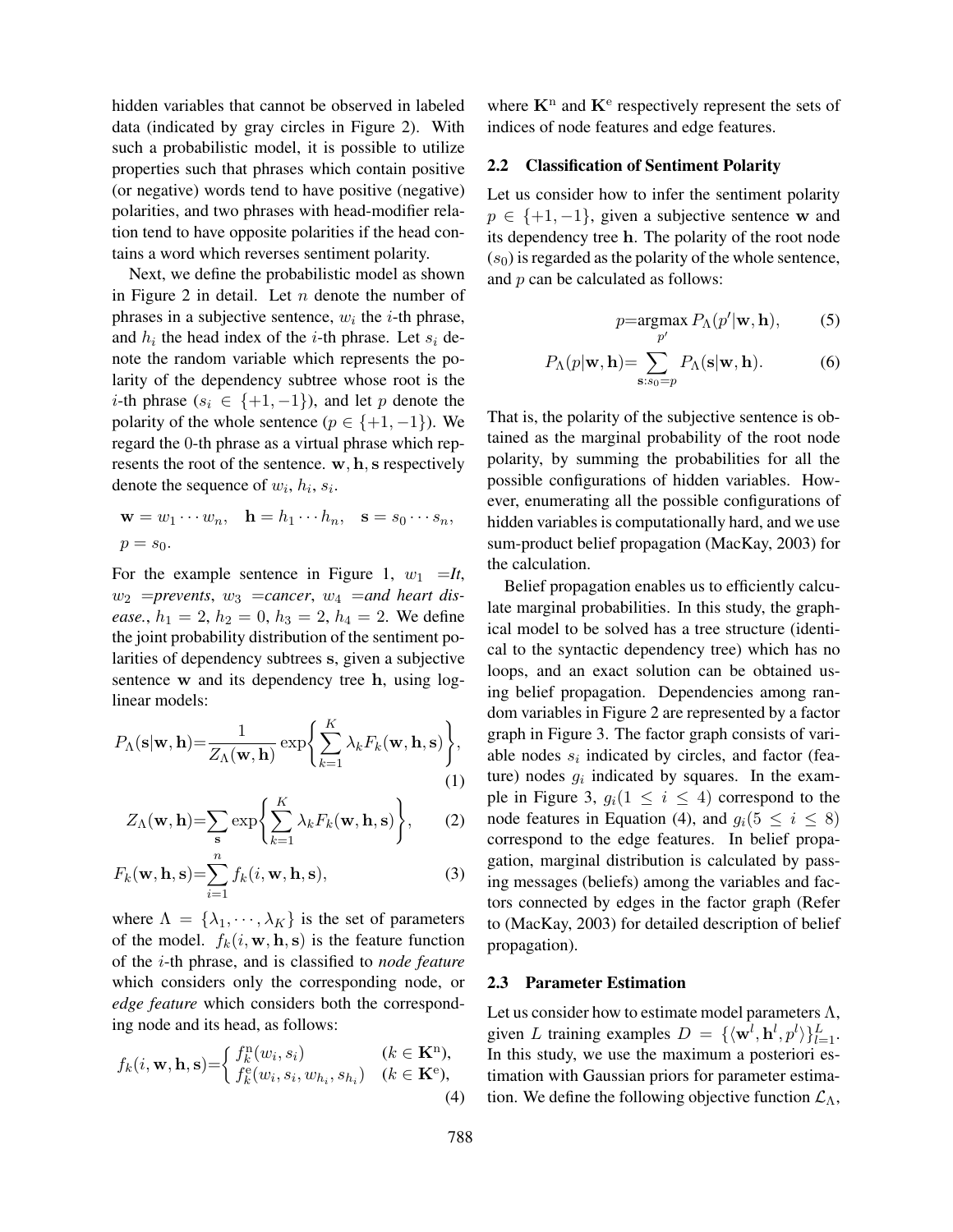and calculate the parameters  $\hat{\Lambda}$  which maximize the value:

$$
\mathcal{L}_{\Lambda} = \sum_{l=1}^{L} \log P_{\Lambda}(p^l | \mathbf{w}^l, \mathbf{h}^l) - \frac{1}{2\sigma^2} \sum_{k=1}^{K} \lambda_k^2, \quad (7)
$$

$$
\hat{\Lambda} = \underset{\Lambda}{\operatorname{argmax}} \mathcal{L}_{\Lambda},\tag{8}
$$

where  $\sigma$  is a parameter of Gaussian priors and is set to 1*.*0 in later experiments. The partial derivatives of *L*<sup>Λ</sup> are as follows:

$$
\frac{\partial \mathcal{L}_{\Lambda}}{\partial \lambda_{k}} = \sum_{l=1}^{L} \left[ \sum_{s} P_{\Lambda}(\mathbf{s}|\mathbf{w}^{l}, \mathbf{h}^{l}, p^{l}) F_{k}(\mathbf{w}^{l}, \mathbf{h}^{l}, \mathbf{s}) - \sum_{s} P_{\Lambda}(\mathbf{s}|\mathbf{w}^{l}, \mathbf{h}^{l}) F_{k}(\mathbf{w}^{l}, \mathbf{h}^{l}, \mathbf{s}) \right] - \frac{1}{\sigma^{2}} \lambda_{k}.
$$
\n(9)

The model parameters can be calculated with the L-BFGS quasi-Newton method (Liu and Nocedal, 1989) using the objective function and its partial derivatives. While the partial derivatives contain summation over all the possible configurations of hidden variables, it can be calculated efficiently using belief propagation as explained in Section 2.2. This parameter estimation method is same to one used for Latent-Dynamic Conditional Random Field (Morency et al., 2007). Note that the objective function  $\mathcal{L}_{\Lambda}$  is not convex, and there is no guarantee for global optimality. The estimated model parameters depend on the initial values of the parameters, and the setting of the initial values of model parameters will be explained in Section 2.4.

#### 2.4 Features

Table 1 shows the features used in this study. Features (a)–(h) in Table 1 are used as the node features (Equation (4)) for the *i*-th phrase, and features (A)–(E) are used as the edge features for the *i*-th and *j*-th phrases  $(j=h_i)$ . In Table 1,  $s_i$  denotes the hidden variable which represents the polarity of the dependency subtree whose root node is the *i*th phrase,  $q_i$  denotes the prior polarity of the  $i$ -th phrase (explained later), *r<sup>i</sup>* denotes the polarity reversal of the *i*-th phrase (explained later),  $m_i$  denotes the number of words in the *i*-th phrase,  $u_{i,k}$ ,  $b_{i,k}$ ,  $c_{i,k}$ ,  $f_{i,k}$  respectively denote the surface form, base form, coarse-grained part-of-speech (POS) tag,

| <b>Node Features</b> |                                                                      |  |  |  |  |
|----------------------|----------------------------------------------------------------------|--|--|--|--|
| a                    | $s_i$                                                                |  |  |  |  |
| b                    | $s_i \& q_i$                                                         |  |  |  |  |
| $\mathbf{c}$         | $s_i \& q_i \& r_i$                                                  |  |  |  |  |
| d                    | $s_i \& u_{i,1}, \cdots, s_i \& u_{i,m_i}$                           |  |  |  |  |
| e                    | $s_i \& c_{i,1}, \cdots, s_i \& c_{i,m_i}$                           |  |  |  |  |
| f                    | $s_i \& f_{i,1}, \cdots, s_i \& f_{i,m_i}$                           |  |  |  |  |
| g                    | $s_i \& u_{i,1} \& u_{i,2}, \cdots, s_i \& u_{i,m_i-1} \& u_{i,m_i}$ |  |  |  |  |
| h                    | $s_i \& b_{i,1} \& b_{i,2}, \cdots, s_i \& b_{i,m_i-1} \& b_{i,m_i}$ |  |  |  |  |
| <b>Edge Features</b> |                                                                      |  |  |  |  |
| A                    | $s_i \& s_j$                                                         |  |  |  |  |
| B                    | $s_i \& s_j \& r_j$                                                  |  |  |  |  |
| $\overline{C}$       | $s_i \& s_j \& r_j \& q_j$                                           |  |  |  |  |
| D                    | $s_i \& s_j \& b_{i,1}, \cdots, s_i \& s_j \& b_{i,m_i}$             |  |  |  |  |
| E                    | $s_i \& s_j \& b_{j,1}, \cdots, s_i \& s_j \& b_{j,m_j}$             |  |  |  |  |

Table 1: Features Used in This Study

fine-grained POS tag of the *k*-th word in the *i*-th phrase.

We used the morphological analysis system JU-MAN and the dependency parser  $KNP<sup>2</sup>$  for processing Japanese data, and the POS tagger MX-POST (Ratnaparkhi, 1996) and the dependency parser MaltParser<sup>3</sup> for English data. KNP outputs phrase-based dependency trees, but MaltParser outputs word-based dependency trees, and we converted the word-based ones to phrase-based ones using simple heuristic rules explained in Appendix A.

The prior polarity of a phrase  $q_i \in \{+1, 0, -1\}$  is the innate sentiment polarity of a word contained in the phrase, which can be obtained from sentiment polarity dictionaries. We used sentiment polarity dictionaries made by Kobayashi et al. (2007) and Higashiyama et al. (2008)<sup>4</sup> for Japanese experiments (The resulting dictionary contains 6,974 positive expressions and 8,428 negative expressions), and a dictionary made by Wilson et al.  $(2005)^5$  for English experiments (The dictionary contains 2,289 positive expressions and 4,143 negative expressions). When a phrase contains the words registered in the dictionaries, its prior polarity is set to the registered polarity, otherwise the prior polarity is set to 0. When a phrase contains multiple words in the dictionaries, the registered polarity of the last (nearest to the end

<sup>2</sup> http://nlp.kuee.kyoto-u.ac.jp/nl-resource/

<sup>&</sup>lt;sup>3</sup>http://maltparser.org/

<sup>4</sup> http://cl.naist.jp/˜inui/research/EM/sentiment-lexicon.html 5 http://www.cs.pitt.edu/mpqa/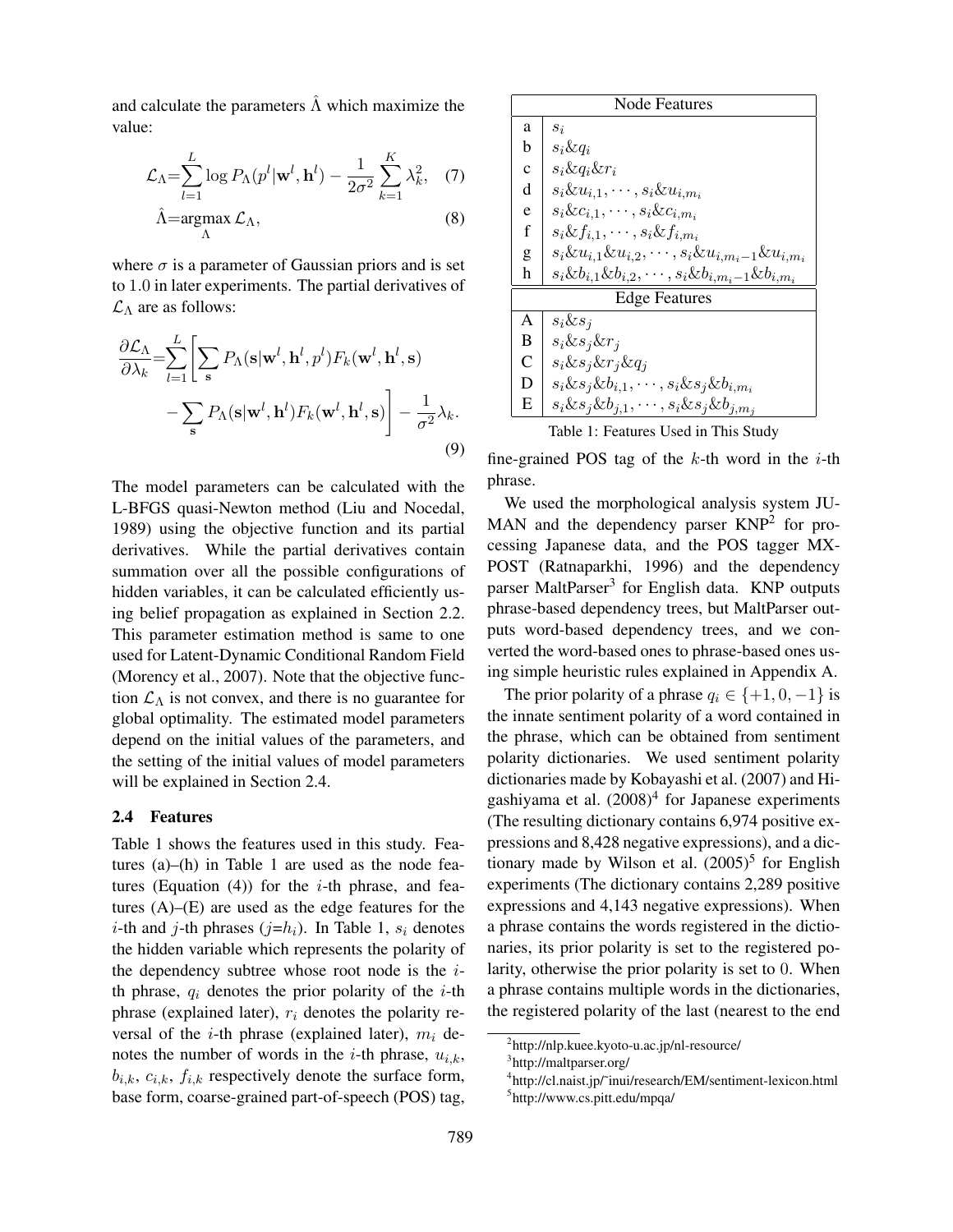of the sentence) word is used.

The polarity reversal of a phrase  $r_i \in \{0, 1\}$  represents whether it reverses the polarities of other phrases (1) of not (0). We prepared polarity reversing word dictionaries, and the polarity reversal of a phrase is set to 1 if the phrase contains a word in the dictionaries, otherwise set to 0. We constructed polarity reversing word dictionaries which contain such words as *decrease* and *vanish* that reverse sentiment polarity. A Japanese polarity reversing word dictionary was constructed from an automatically constructed corpus, and the construction procedure is described in Appendix B (The dictionary contains 219 polarity reversing words). An English polarity reversing word dictionary was constructed from the General Inquirer dictionary<sup>6</sup> in the same way as Choi and Cardie (2008), by collecting words which belong to either NOTLW or DECREAS categories (The dictionary contains 121 polarity reversing words).

Choi and Cardie (2008) categorized polarity reversing words into two categories: function-word negators such as *not* and content-word negators such as *eliminate*. The polarity reversal of a phrase *r<sup>i</sup>* explained above handles only the content-word negators, and function-word negators are handled in another way, since the scope of a function-word negator is generally limited to the phrase containing it in Japanese, and the number of function-word negators is small. The prior polarity  $q_i$  and the polarity reversal  $r_i$  of a phrase are changed to the following  $q'_i$  and  $r'_{i}$ , if the phrase contains a function-word negator (in Japanese) or if the phrase is modified by a functionword negator (in English):

$$
q_i' = -q_i,\tag{10}
$$

$$
r_i' = 1 - r_i. \tag{11}
$$

In this paper, unless otherwise noted, the word *polarity reversal* is used to indicate polarity reversing caused by content-word negators, and function-word negators are assumed to be applied to  $q_i$  and  $r_i$  in the above way beforehand.

As described in Section 2.3, there is no guarantee of global optimality for estimated parameters, since the objective function is not convex. In our preliminary experiments, L-BFGS often did not converge and classification accuracy was unstable when the initial values of parameters were randomly set. Therefore, in later experiments, we set the initial values in the following way. For the feature (A) in Table 1 in which  $s_i$  and  $s_j$  are equal, we set the initial parameter  $\lambda_i$  of the feature to a random number in [0*.*9*,* 1*.*1], otherwise we set to a random number in [*−*0*.*1*,* 0*.*1]<sup>7</sup> . By setting such initial values, the initial model parameters have a property that two phrases with head-modifier relation tend to have the same polarity, which is intuitively reasonable.

#### 3 Experiments

We conducted experiments of sentiment classification on four Japanese corpora and four English corpora.

#### 3.1 Data

We used four corpora for experiments of Japanese sentiment classification: the Automatically Constructed Polarity-tagged corpus (ACP) (Kaji and Kitsuregawa, 2006), the Kyoto University and NTT Blog corpus  $(KNB)^8$ , the NTCIR Japanese opinion corpus (NTC-J) (Seki et al., 2007; Seki et al., 2008), the 50 Topics Evaluative Information corpus (50 Topics) (Nakagawa et al., 2008). The ACP corpus is an automatically constructed corpus from HTML documents on the Web using lexico-syntactic patterns and layout structures. The size of the corpus is large (it consists of 650,951 instances), and we used 1*/*100 of the whole corpus. The KNB corpus consists of Japanese blogs, and is manually annotated. The NTC-J corpus consists of Japanese newspaper articles. There are two NTCIR Japanese opinion corpora available, the NTCIR-6 corpus and the NTCIR-7 corpus; and we combined the two corpora. The 50 Topics corpus is collected from various pages on the Web, and is manually annotated.

We used four corpora for experiments of English sentiment classification: the Customer Review data

<sup>6</sup> http://www.wjh.harvard.edu/ inquirer/

 $7$ The values of most learned parameters distributed between -1.0 and 1.0 in our preliminary experiments. Therefore, we decided to give values around the upper bound (1.0) and the mean (0.0) to the features in order to incorporate minimal prior knowledge into the model.

<sup>8</sup> http://nlp.kuee.kyoto-u.ac.jp/kuntt/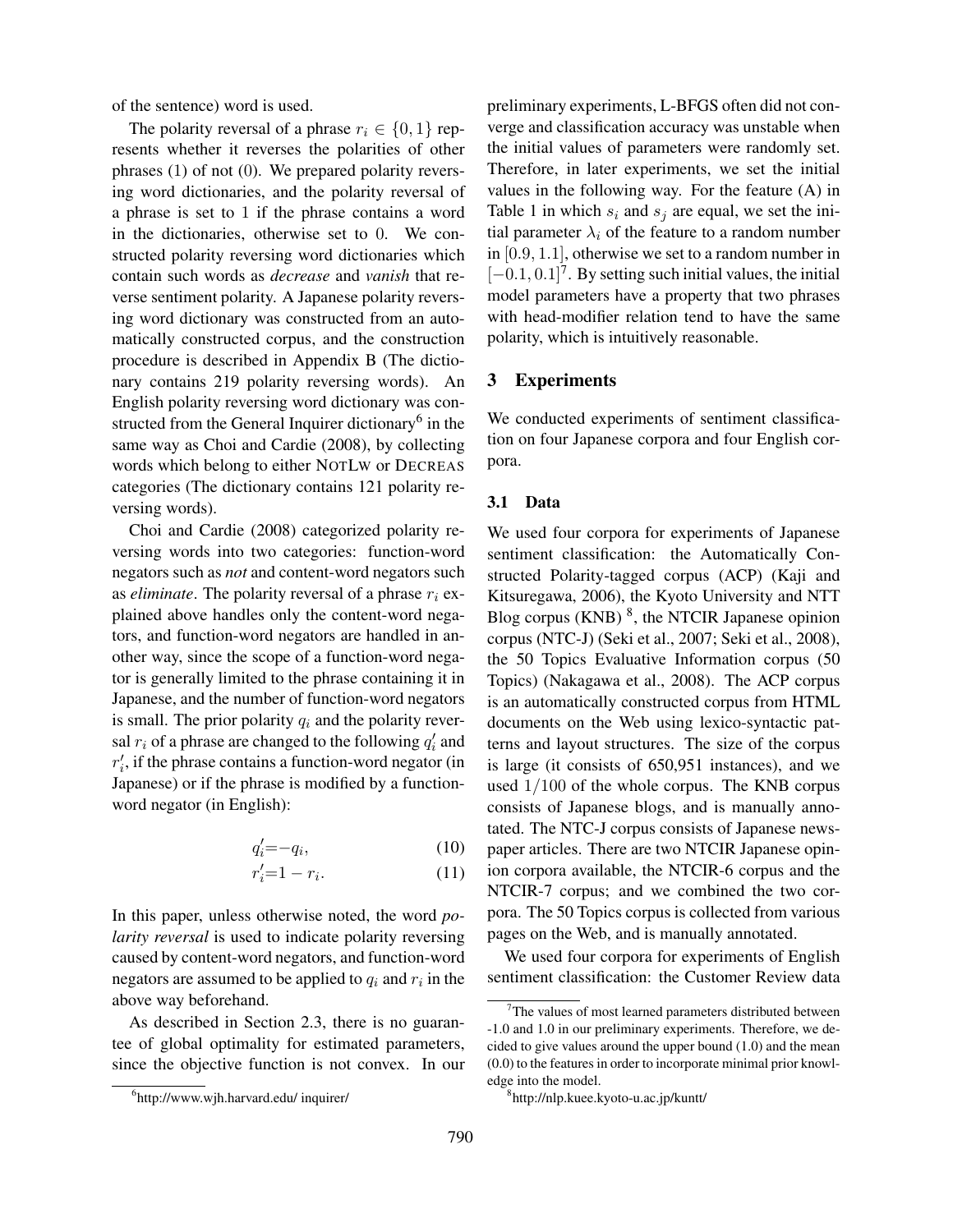$(CR)^9$ , the MPQA Opinion corpus  $(MPQA)^{10}$ , the Movie Review Data  $(MR)$ <sup>11</sup>, and the NTCIR English opinion corpus (NTC-E) (Seki et al., 2007; Seki et al., 2008). The CR corpus consists of review articles about products such as digital cameras and cellular phones. There are two customer review datasets, the 5 products dataset and the 9 products dataset, and we combined the two datasets. In the MPQA corpus, sentiment polarities are attached not to sentences but expressions (sub-sentences), and we regarded the expressions as sentences and classified the polarities. There are two NTCIR English corpora available, the NTCIR-6 corpus and the NTCIR-7 corpus, and we combined the two corpora.

The statistical information of the corpora we used is shown in Table 2. We randomly split each corpus into 10 portions, and conducted 10-fold cross validation. Accuracy of sentiment classification was calculated as the number of correctly predicted labels (polarities) divided by the number of test examples.

#### 3.2 Compared Methods

We compared our method to 6 baseline methods, and this section describes them. In the following,  $p_0 \in \{+1, -1\}$  denotes the major polarity in training data,  $H_i$  denotes the set consisting of all the ancestor nodes of the *i*-th phrase in the dependency tree, and  $sgn(x)$  is defined as below:

$$
sgn(x) = \begin{cases} +1 & (x > 0), \\ 0 & (x = 0), \\ -1 & (x < 0). \end{cases}
$$

Voting without Polarity Reversal The polarity of a subjective sentence is decided by voting of each phrase's prior polarity. In the case of a tie, the major polarity in the training data is adopted.

$$
p = sgn\left(\sum_{i=1}^{n} q_i + 0.5p_0\right).
$$
 (12)

Voting with Polarity Reversal Same to *Voting without Polarity Reversal*, except that the polarities of phrases which have odd numbers of reversal phrases in their ancestors are reversed before voting.

$$
p = sgn\left(\sum_{i=1}^{n} q_i \prod_{j \in \mathbf{H}_i} (-1)^{r_j} + 0.5p_0\right). (13)
$$

Rule The polarity of a subjective sentence is deterministically decided basing on rules, by considering the sentiment polarities of dependency subtrees. The polarity of the dependency subtree whose root is the *i*-th phrase is decided by voting the prior polarity of the *i*-th phrase and the polarities of the dependency subtrees whose root nodes are the modifiers of the *i*-th phrase. The polarities of the modifiers are reversed if their head phrase has a reversal word. The decision rule is applied from leaf nodes in the dependency tree, and the polarity of the root node is decided at the last.

$$
s_i = \operatorname{sgn}\left(q_i + \sum_{j:h_j=i} s_j (-1)^{r_i}\right), \quad (14)
$$

$$
p = sgn(s_0 + 0.5p_0). \tag{15}
$$

- Bag-of-Features with No Dictionaries The polarity of a subjective sentence is classified using Support Vector Machines. Surface forms, base forms, coarse-grained POS tags and finegrained POS tags of word unigrams and bigrams in the subjective sentence are used as features<sup>12</sup>. The second order polynomial kernel is used and the cost parameter *C* is set to 1*.*0. No prior polarity information (dictionary) is used.
- Bag-of-Features without Polarity Reversal Same to *Bag-of-Features with No Dictionaries*, except that the voting result of prior polarities (one of positive, negative or tie) is also used as a feature.

Bag-of-Features with Polarity Reversal Same to *Bag-of-Features without Polarity Reversal*, except that the polarities of phrases which have

<sup>&</sup>lt;sup>9</sup>http://www.cs.uic.edu/ liub/FBS/sentiment-analysis.html <sup>10</sup>http://www.cs.pitt.edu/mpqa/

<sup>11</sup>http://www.cs.cornell.edu/People/pabo/movie-reviewdata/

 $12$ In experiments on English corpora, only the features of unigrams are used and those of bigrams are not used, since the bigram features decreased accuracies in our preliminary experiments as reported in previous work (Andreevskaia and Bergler, 2008).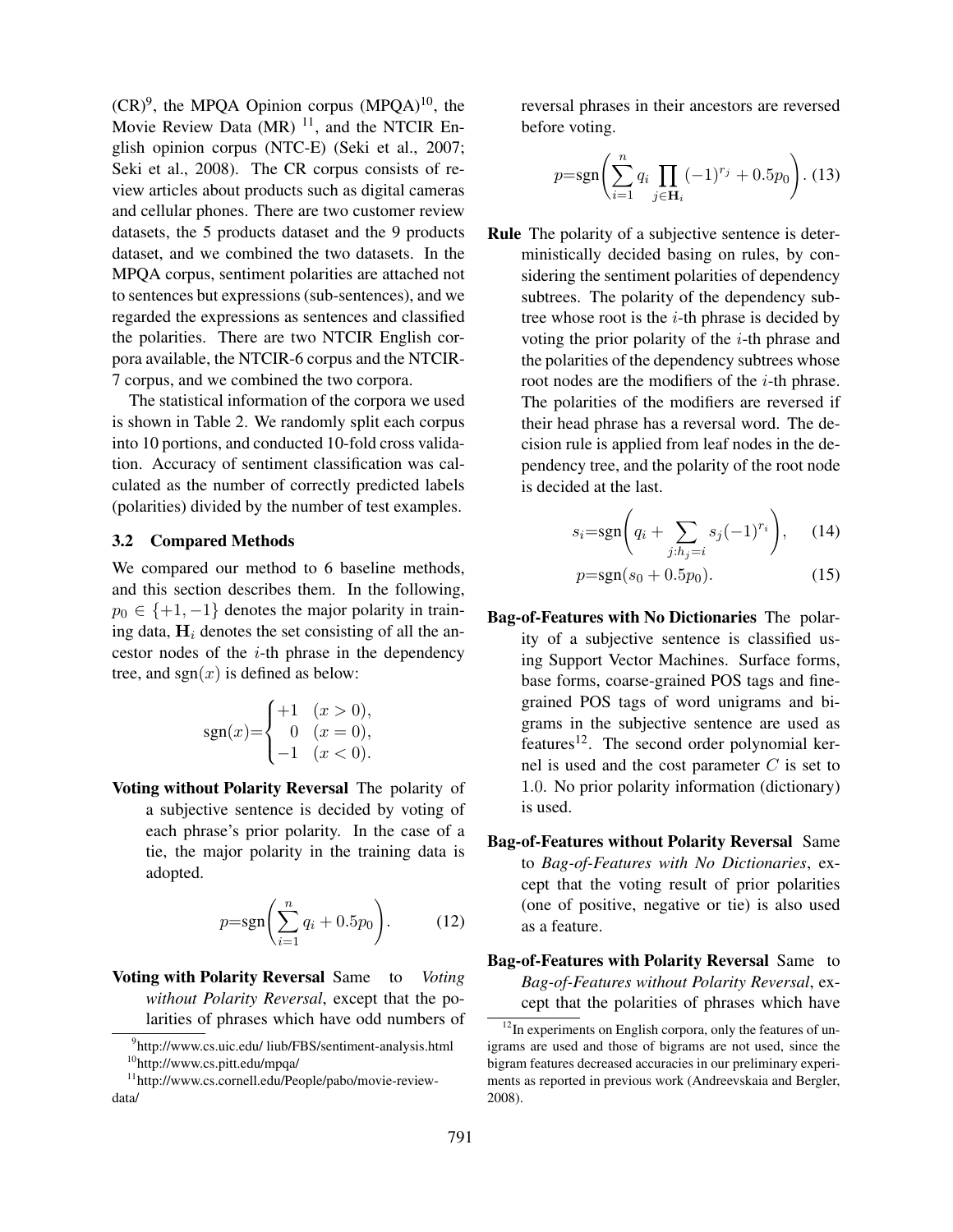| Language | Corpus      | Number of Instances | (Positive / Negative) |  |  |  |
|----------|-------------|---------------------|-----------------------|--|--|--|
|          | <b>ACP</b>  | 6,510               | (2,738/3,772)         |  |  |  |
| Japanese | <b>KNB</b>  | 2,288               | (1,423/865)           |  |  |  |
|          | NTC-J       | 3,485               | (1,083 / 2,402)       |  |  |  |
|          | 50 Topics   | 5,366               | (3,175/2,191)         |  |  |  |
|          | <b>CR</b>   | 3,772               | (2,406/1,366)         |  |  |  |
| English  | <b>MPQA</b> | 10,624              | (3,316/7,308)         |  |  |  |
|          | <b>MR</b>   | 10,662              | (5,331/5,331)         |  |  |  |
|          | NTC-E       | 3,812               | (1,226/2,586)         |  |  |  |

Table 2: Statistical Information of Corpora

| Method          | Japanese   |            |          |           | English |             |           |       |
|-----------------|------------|------------|----------|-----------|---------|-------------|-----------|-------|
|                 | <b>ACP</b> | <b>KNB</b> | NTC-J    | 50 Topics | CR      | <b>MPOA</b> | <b>MR</b> | NTC-E |
| Voting-w/o Rev. | 0.686      | 0.764      | 0.665    | 0.727     | 0.714   | 0.804       | 0.629     | 0.730 |
| Voting-w/Rev.   | 0.732      | 0.792      | 0.714    | 0.765     | 0.742   | 0.817       | 0.631     | 0.740 |
| Rule            | 0.734      | 0.792      | 0.742    | 0.764     | 0.743   | 0.818       | 0.629     | 0.750 |
| BoF-no Dic.     | 0.798      | 0.758      | 0.754    | 0.761     | 0.793   | 0.818       | 0.757     | 0.768 |
| BoF-w/o Rev.    | 0.812      | 0.823      | 0.794    | 0.805     | 0.802   | 0.840       | 0.761     | 0.793 |
| BoF-w/Rev.      | 0.822      | 0.830      | 0.804    | 0.819     | 0.814   | 0.841       | 0.764     | 0.797 |
| Tree-CRF        | $0.846*$   | $0.847*$   | $0.826*$ | $0.841*$  | 0.814   | $0.861*$    | $0.773*$  | 0.804 |

(\* indicates statistical significance at  $p < 0.05$ )

Table 3: Accuracy of Sentiment Classification

odd numbers of reversal phrases in their ancestors are reversed before voting.

Tree-CRF The proposed method based on dependency trees using CRFs, described in Section 2.

#### 3.3 Experimental Results

The experimental results are shown in Table 3. The proposed method Tree-CRF obtained the best accuracies for all the four Japanese corpora and the four English corpora, and the differences against the second best methods were statistically significant  $(p < 0.05)$  with the paired t-test for the six of the eight corpora. Tree-CRF performed better for the Japanese corpora than for the English corpora. For both the Voting methods and the Bag-of-Features methods, the methods with polarity reversal performed better than those without it<sup>13</sup>.

Both BoF-w/ Rev. and Tree-CRF use supervised machine learning and the same dictionaries (the prior polarity dictionaries and the polarity reversing word dictionaries), but the latter performed better than the former. Our error analysis showed that BoF-w/ Rev. was not robust for erroneous words in the prior polarity dictionaries. BoF-w/ Rev. uses the voting result of the prior polarities as a feature, and the feature is sensitive to the errors in the dictionary, while Tree-CRF uses several information as well as the prior polarities to decide the polarities of dependency subtrees, and was robust to the dictionary errors. We investigated the trained model parameters of Tree-CRF, and found that the features (E) in Table 1, in which the head and the modifier have opposite polarities and the head word is such as *protect* and *withdraw*, have large positive weights. Although these words were not included in the polarity reversing word dictionary, the property that these words reverse polarities of other words seems to be learned with the model.

## 4 Related Work

Various studies on sentiment classification have been conducted, and there are several methods pro-

<sup>&</sup>lt;sup>13</sup>The Japanese polarity reversing word dictionary was constructed from the ACP corpus as described in Appendix B, and it is not reasonable to compare the methods with and without polarity reversal on the ACP corpus. However, the tendency can be seen on the other 7 corpora.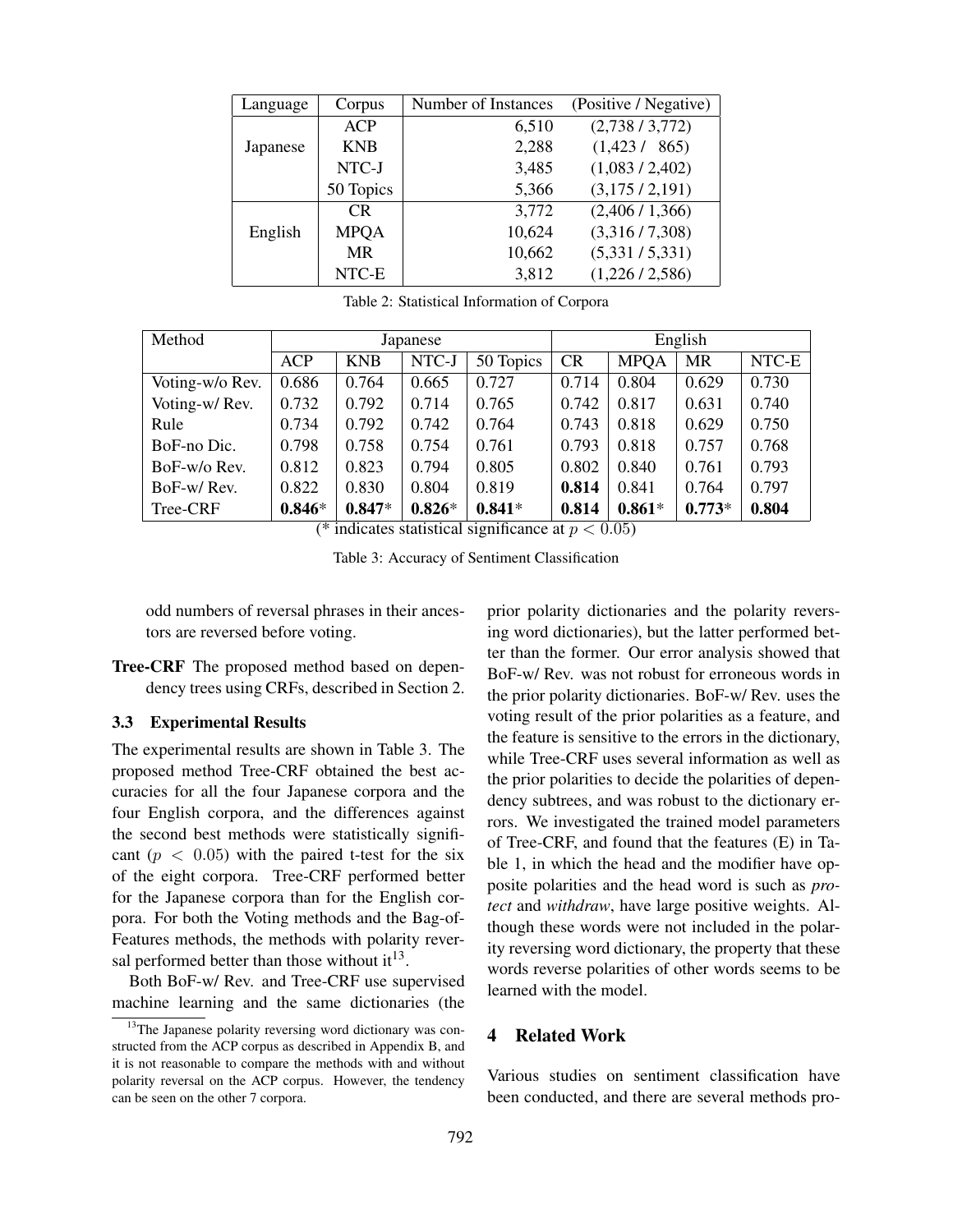posed for handling reversal of polarities. In this paper, our method was not directly compared with the other methods, since it is difficult to completely implement them or conduct experiments with exactly the same settings.

Choi and Cardie (2008) proposed a method to classify the sentiment polarity of a sentence basing on compositional semantics. In their method, the polarity of the whole sentence is determined from the prior polarities of the composing words by pre-defined rules, and the method differs from ours which uses the probabilistic model to handle interactions between hidden variables. Syntactic structures were used in the studies of Moilanen and Pulman (2007) and, Jia et al. (2009), but their methods are based on rules and supervised learning was not used to handle polarity reversal. As discussed in Section 1, Wilson et al. (2005) studied a bag-of-features based statistical sentiment classification method incorporating head-modifier relation.

Ikeda et al. (2008) proposed a machine learning approach to handle sentiment polarity reversal. For each word with prior polarity, whether the polarity is reversed or not is learned with a statistical learning algorithm using its surrounding words as features. The method can handle only words with prior polarities, and does not use syntactic dependency structures.

Conditional random fields with hidden variables have been studied so far for other tasks. Latent-Dynamic Conditional Random Fields (LDCRF) (Morency et al., 2007; Sun et al., 2008) are probabilistic models with hidden variables for sequential labeling, and belief propagation is used for inference. Out method is similar to the models, but there are several differences. In our method, only one variable which represents the polarity of the whole sentence is observable, and dependency relation among random variables is not a linear chain but a tree structure which is identical to the syntactic dependency.

## 5 Conclusion

In this paper, we presented a dependency tree-based method for sentiment classification using conditional random fields with hidden variables. In this method, the polarity of each dependency subtree

793

of a subjective sentence is represented by a hidden variable. The values of the hidden variables are calculated in consideration of interactions between variables whose nodes have head-modifier relation in the dependency tree. The value of the hidden variable of the root node is identified with the polarity of the whole sentence. Experimental results showed that the proposed method performs better for Japanese and English data than the baseline methods which represents subjective sentences as bag-of-features.

## Appendix

## A Rules for Converting Word Sequence to Phrase Sequence

Let  $v_1, \dots, v_N$  denote an English word sequence,  $y_i$ the part-of-speech of the  $i$ -th word, and  $z_i$  the head index of the *i*-th word. The word sequence was converted to a phrase sequence as follows, by applying rules which combine two adjacent words:

| $LT \equiv \{$ ",(,-LRB-,-LSB-,-LCB-,CC $\}$                |
|-------------------------------------------------------------|
| $RT \equiv \{",\},\dots,*,\}:POS,RRB-,-RSB-,-RCB-$          |
| $PP \equiv \{IN, RP, TO, DT, PDT, PRP, WDT, WP, WPS, WRB\}$ |
| $NN \equiv \{CD, FW, NN, NNP, NNPS, NNS, SYM, JJ\}$         |
| do                                                          |
| for $i := 1$ to $N - 1$                                     |
| if $x_i$ and $x_{i+1}$ are not yet combined $\wedge$        |
| $(x_i \in LT \vee$                                          |
| $x_{i+1} \in RT$                                            |
| $((y_i = y_{i+1} \vee y_i = i+1 \vee y_{i+1} = i) \wedge$   |
| $(x_i \in PP \vee$                                          |
| $(x_i \in NN \wedge x_{i+1} \in NN))$ ) then                |
| Combine the words $v_i$ and $v_{i+1}$                       |
| <b>until</b> No rules are applied                           |

# B Construction of Japanese Polarity Reversing Word Dictionary

We constructed a Japanese polarity reversing word dictionary from the Automatically Constructed Polarity-tagged corpus (Kaji and Kitsuregawa, 2006). First, we collected sentences, each of which contains just one phrase having prior polarity, and the phrase modifies a phrase which modifies the root node. Among them, we selected sentences in which the prior polarity is not equal to the polarity of the whole sentence. We extracted all the words in the head phrase, and manually checked them whether they should be put into the dictionary or not. The rationale behind the procedure is that the prior polarity can be considered to be reversed by a certain word in the head phrase.